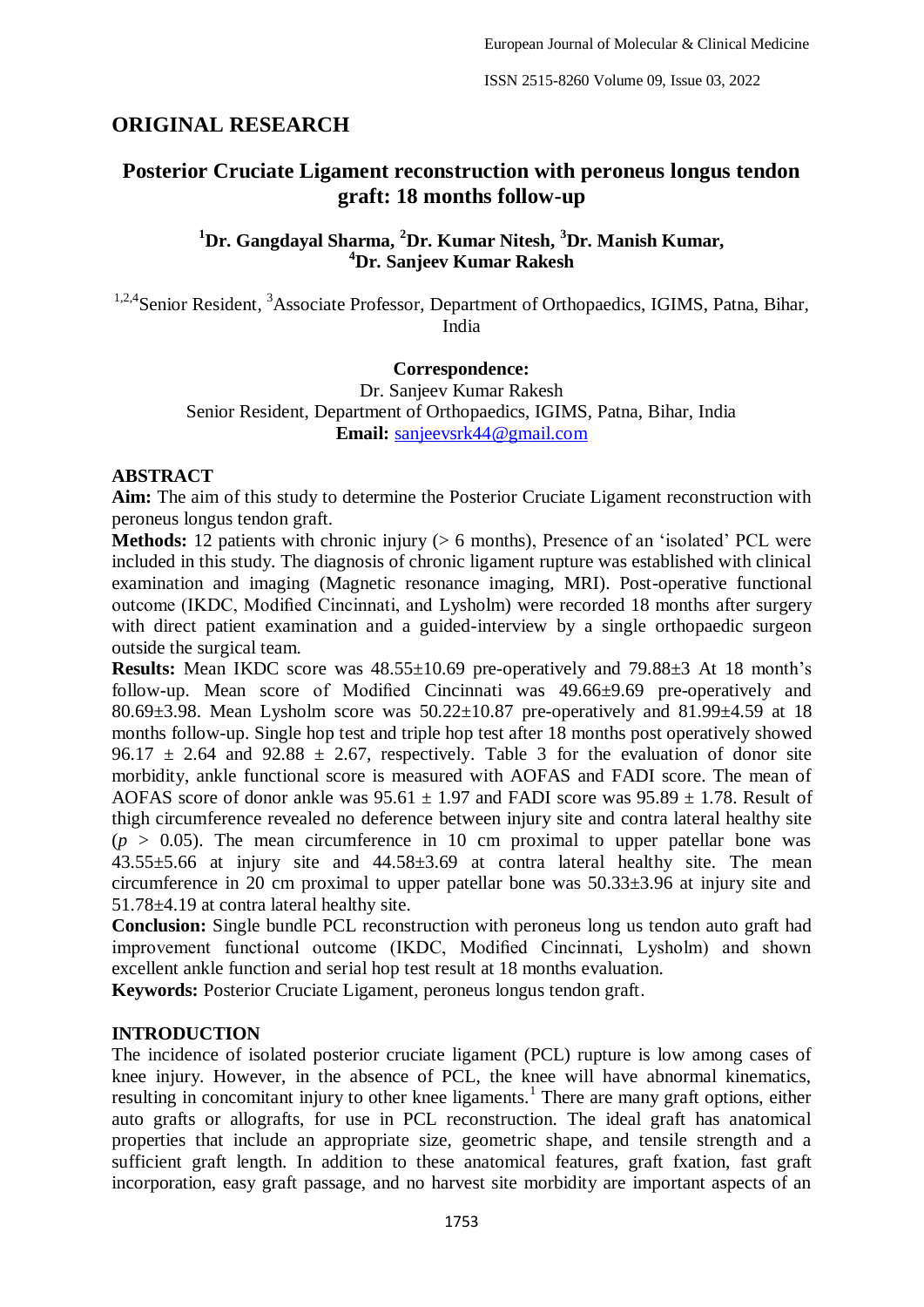ISSN 2515-8260 Volume 09, Issue 03, 2022

ideal graft for PCL reconstruction<sup>2</sup>; however, these features also make it impossible to have an ideal graft for PCL reconstruction. Thus, surgeons have many options when considering possible grafts, such as the bone–patellar tendon–bone (BPTB), quadriceps tendon, and hamstring tendon (HT) graft<sup>3,4</sup>, each of which has its own shortcomings. BPTB enables bone-to-bone healing that might be completed by 4–6 weeks. This allows a faster return to physical activity than other grafts; however, BPTB can cause anterior knee pain, kneeling pain, tenderness over bone defects, patellar fractures, a weakened extensor mechanism, and the possibility of a short graft length for PCL substitution. The HT autograft resolves these BPTB shortcomings. It has excellent tensile strength, is easy to harvest, has sufficient graft length, and has a large surface area that promotes revascularization after graft implantation.<sup>5</sup> It has become one of the most popular grafts used in both ACL and PCL reconstruction. However, HT autografts have many disadvantages including saphenous nerve injury, less stiffness than the native ACL, a risk of residual muscle tearing (biceps femoris and semimembranosus), decreased fexion strength, decreased internal rotation strength, hypotrophy of the thigh, and an unpredictable graft size diameter. Due to the disadvantages of HT autografts, the peroneus longus tendon (PLT) is considered a new graft for PCL reconstruction.<sup>6</sup>

## **MATERIAL AND METHODS**

This prospective study was carried out in the Department of Orthopaedic, IGIMS, Patna, Bihar, India Patient with PCL injury who underwent PCL reconstruction, from August 2019 to July 2020, after taking the approval of the protocol review committee and institutional ethics committee. The diagnosis of chronic ligament rupture was established with clinical examination and imaging (Magnetic resonance imaging, MRI).

### **INCLUSION CRITERIA**

- Chronic injury ( $> 6$  months)
- Presence of an 'isolated' PCL
- No previous ligamentous surgery

#### **EXCLUSION CRITERIA**

The presence of a posterolateral and/or posteromedial lesion 12 patients were included in this study. The functional score of the patient were assessed before the surgery and 18 months after the surgery with International Knee Documentation Committee (IKDC) score, Modified Cincinnati Rating System, Lysholm scale, and serial hop test. Donor site morbidity was assessed with American Orthopaedic Foot Ankle Society score and Foot Ankle Disability Index. Thigh circumference measured in 10 cm and 20 cm superior to upper pole of patellar bone in injury site and contra lateral healthy site.

#### <span id="page-1-0"></span>**METHODOLOGY**

A single senior knee surgeon performed all of the PCL reconstruction procedures. The procedure was performed under general anaesthesia with the patient in supine position. After brief clinical examination under anaesthesia, padded tourniquet was applied in proximal thigh of the aff ected knee. Anterolateral and anteromedial arthroscopic portals were used for diagnostic arthroscopy. After the diagnosis of PCL rupture is confirmed arthroscopically, PLT autograft was harvested from the ipsilateral ankle. With the knee in full extension, an approximately 3-cm longitudinal incision was made approximately 2–3 cm above and 1 cm behind the lateral malleolus. The incision was carried through the skin and sub- cutaneous tissue. After incision of the superficial fascia, peroneus longus and peroneus brevis tendon were identified in the surgical field.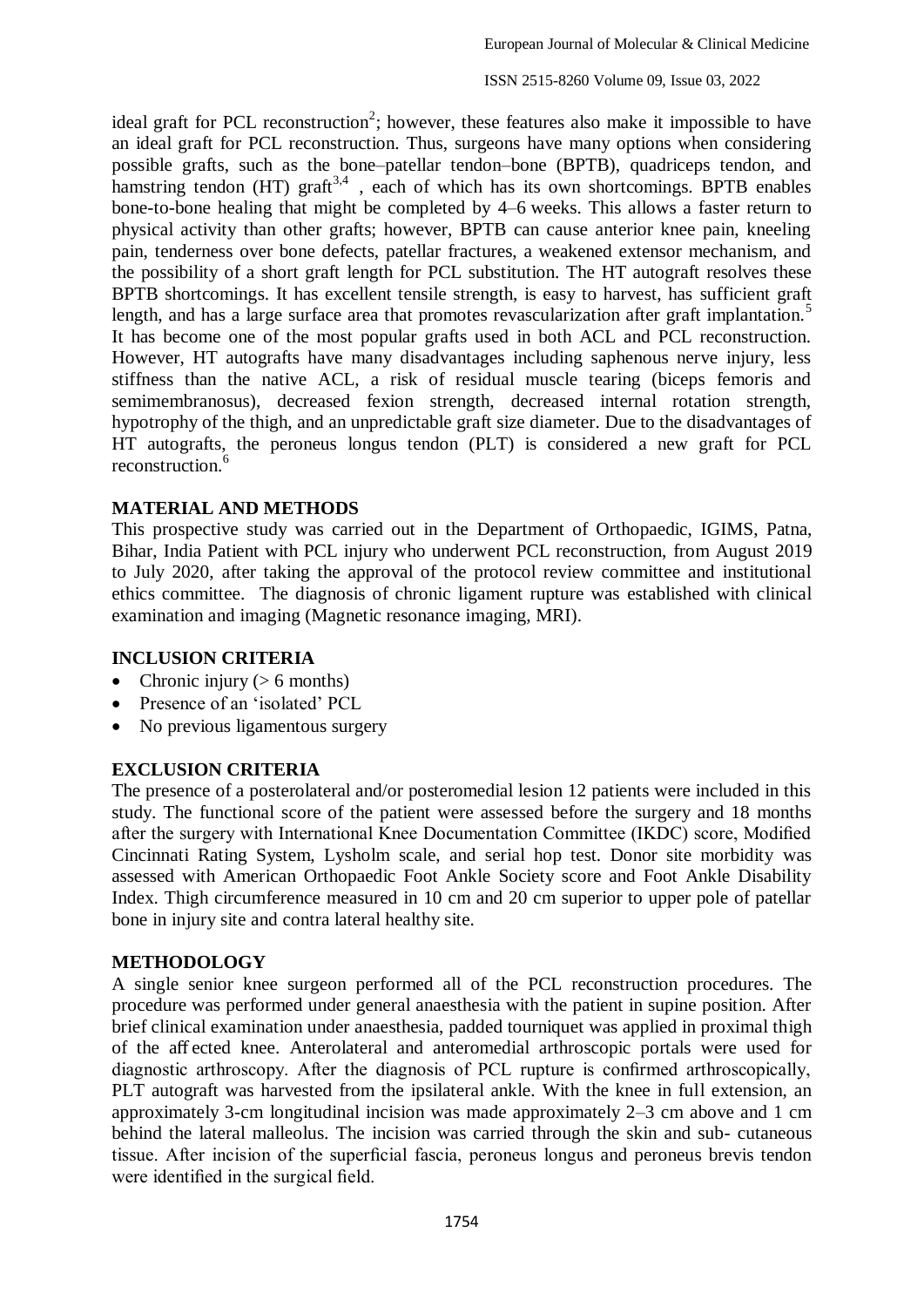After division of the peroneus longus tendon 2–3 cm proximal to the lateral malleolus, the distal part of the tendon was sutured to the peroneus brevis tendon with side to side suture. Then the peroneus longus tendon was stripped proximally with a tendon stripper and stopped at the level of 4–5 cm from the fibular head to prevent peroneal nerve injury.

Synovial and fat-like tissue on the femoral attachment of the PCL remnant was removed carefully to expose the fibers of PCL bundles. The PCL remnants were preserved. The femoral tunnel was placed at 8–10 mm from anterior or distal medial femoral articular margin on a continuous line with the junction of the roof and medial wall of the intercondylar notch. A 2.0 mm Kirschner wire was inserted through the reamer as a guide wire. Over drilling was done with a 5 mm diameter drill (ConMed<sup>®</sup>, USA) using the anterolateral portal. A 2.4-mm pin passed through the femoral tunnel, and reamed using cannulated drill in accordance with graft diameter at the distal portion until 30 mm depth of femoral tunnel.

A posteromedial portal was created under direct vision. The PCL tibial attachment site was completely exposed. A guide pin was inserted through the anteromedial incision within the distal center portion of tibial insertion of PCL, which comes into contact with the posterior edge of retro spinal surface. The tibial hole was made in accordance to graft diameter. A 2.4 mm (blunt leading end) pin was inserted through this hole. A pullout suture was threaded in a retrograde fashion. Using this, the 4-strand hamstring graft pulled through the femoral hole. Proximal femoral fixation obtained with a button (Graftmax<sup>®</sup>, ConMed<sup>®</sup>, USA). Button was flipped outside the medial cortex of the femur. Then, graft was grasped and pulled tightly out of the anterior tibial hole, and a 25–35 mm bioabsorbable screw was inserted at 90° knee flexion while maintaining anterior drawer pull of the tibia.

The knee was immobilized for 4 week with brace in full extension. Ambulation with nonweight bearing protocol was initiated on the second postoperative day. Quadriceps isometric exercise and straight leg raising exercise initiated after 2 week. Protected ROM was gradually increased from 0 to 90° flexion starting from the fourth week. After 8 weeks, progressive knee flexion from 90° to full ROM was exercised gradually. Partial weight bearing was permitted after 4 weeks. Full weight bearing with hamstring-strengthening exercises was permitted after 8 weeks and active knee ROM should progress to complete flexion and extension. Patients usually returned to their normal daily activity and were allowed to exercise on a stationary bike or standing on a single leg starting at 5 months postoperatively. Light sports activities began at 6 months. After 12 months, the patients is evaluated with serial hop test (single hop test and triple hop test) and then cleared for sport activities if the result is good.

#### **FUNCTIONAL OUTCOME**

Post-operative functional outcome (IKDC, Modified Cincinnati, and Lysholm) were recorded 18 months after surgery with direct patient examination and a guided-interview by a single orthopaedic surgeon outside the surgical team. Donor site morbidity was evaluated with measurement of ankle functional score using AOFAS and FADI score. Serial hop test was assessed at 18 months after surgery.

## **STATISTICAL ANALYSIS**

Paired *t*-test was used for comparisons of IKDC, Modified Cincinnati, and Lysholm score from preoperative assessment to 15 month follow-up. Statistical significance was accepted at a *p-*value of < 0.05. FADI, AOFAS, and serial hop test were shown descriptively.

#### **RESULTS**

12 patients were included in this study. The group consisted of 9 men and 3 women. All patients had chronic injuries with a mean time from original injury to reconstruction of 9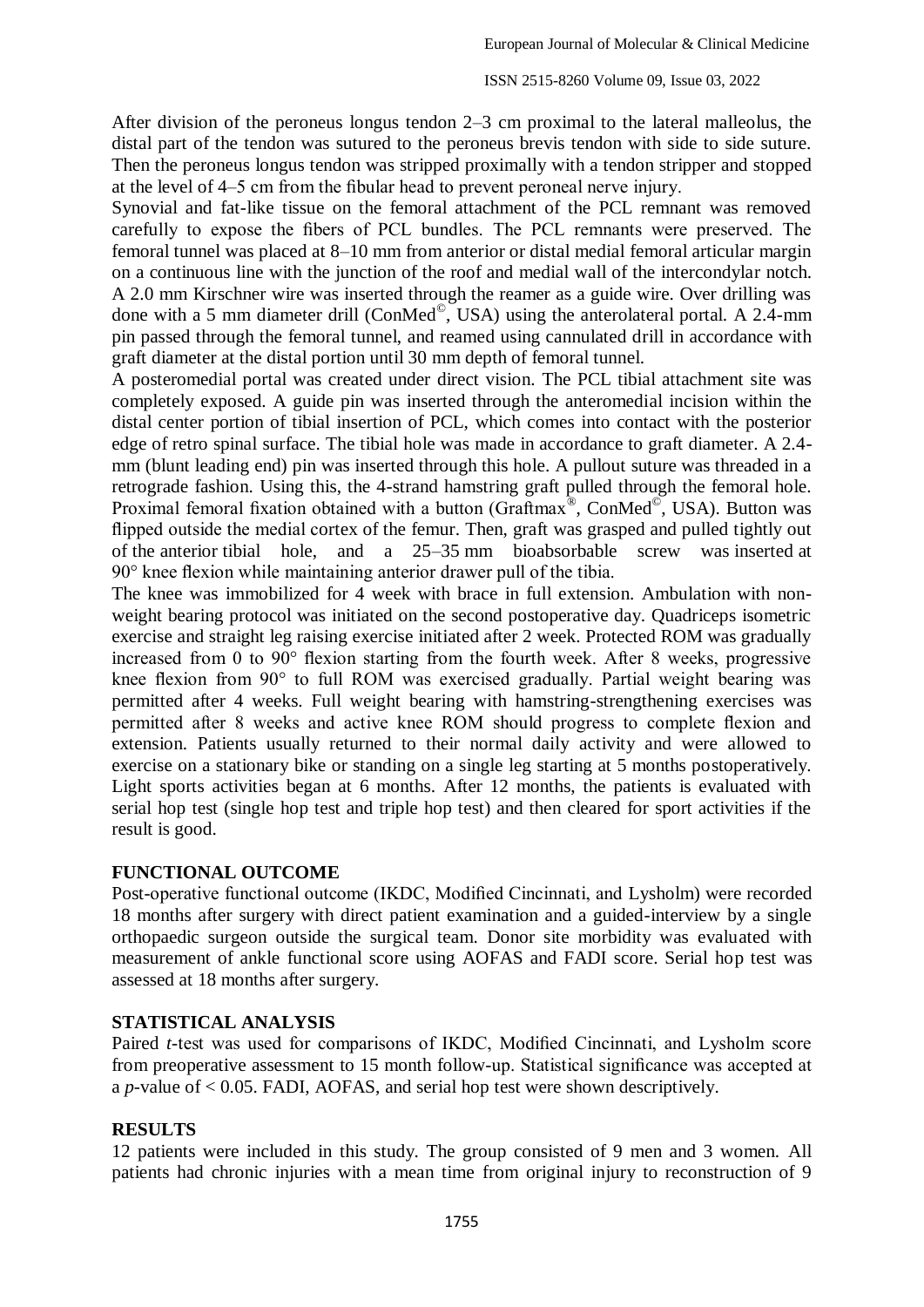ISSN 2515-8260 Volume 09, Issue 03, 2022

months. The injuries occurred during a sports activity in 5 patients and during a motor vehicle accident in 7 patients. [Table 1.](#page-1-0)

| <b>Basic parameter</b>       | <b>Number</b>      | $\frac{0}{0}$ |
|------------------------------|--------------------|---------------|
| Age                          |                    |               |
| Below 20                     | $\overline{2}$     | 16.67         |
| $20 - 30$                    | 6                  | 50            |
| Above 30                     | 4                  | 33.33         |
| <b>SEX</b>                   |                    |               |
| <b>MALE</b>                  | 9                  | 75            |
| <b>FEMALE</b>                | 3                  | 25            |
| <b>SITE OF INJURY DEXTRA</b> | 6                  | 50            |
| <b>SINISTRA</b>              | 6                  | 50            |
| <b>INJURY MECHANISM</b>      |                    |               |
| <b>TRAFFIC INJURY</b>        |                    | 58.33         |
| <b>SPORT</b>                 | 5                  | 41.67         |
| <b>GRAFT DIAMETER</b>        | $8.59 \pm 0.77$ mm |               |

During the period of the study, 15 patients underwent single bundle PCL reconstruction. 3 patients were excluded because of concomitant meniscal injury. 12 patients fulfilled the inclusion criteria and underwent single bundle PCL reconstruction with peroneus longus auto graft. At 18 months follow up, there were 12 patients who consist of 9 males and 3 females. Intraoperatively, graft diameter was measured and recorded, with the result shows mean diameter of  $8.59 \pm 0.77$  mm (range 7.5–10 mm).table 1.

#### **FUNCTIONAL OUTCOME**

There were significant diferences between the preoperative and 18 months postoperative score in IKDC, Modified Cincinnati, and Lysholm score  $(p \le 0.05)$ , as shown in table 2. Mean IKDC score was  $48.55\pm10.69$  pre-operatively and  $79.88\pm3$ . at 15 month follow-up. Mean score of Modified Cincinnati was 49.66±9.69 pre-operatively

and  $80.69\pm3.98$  at 15 month follow-up. Mean Lysholm score was  $50.22\pm10.87$  preoperatively and 81.99±4.59 at 15 monnth follow-up. There were significant deference between pre-operative and 15 monnth post-opera- tive score in IKDC, Modified Cincinnati, and Lysholm tests  $(p < 0.05)$  with majority of the patient with PCL injury reconstructed with per- oneus longus tendon had improvement results. Table 2.

| <b>Functional outcome</b> | <b>Pre-Operative</b> | <b>Post-Operative</b> | <b>P-value</b> |
|---------------------------|----------------------|-----------------------|----------------|
|                           | <b>MEAN±SD</b>       | <b>MEAN</b> ±SD       |                |
| <b>IKDC</b>               | $48.55 \pm 10.69$    | $79.88 \pm 3.66$      | 0.000          |
| <b>MODIFIED</b>           | $49.66 \pm 9.69$     | $80.69 \pm 3.98$      | 0.001          |
| <b>CINCINNATI</b>         |                      |                       |                |
| <b>TEGNER-LYSHOLM</b>     | $50.22 \pm 10.87$    | $81.99 \pm 4.59$      | 0.000          |

Single hop test and triple hop test after 18 months post operatively shown 96.17  $\pm$  2.64 and 92.88  $\pm$  2.67, respectively. Table 3. For the evaluation of donor site morbidity, ankle functional score is measured with AOFAS and FADI score. The mean of AOFAS score of donor ankle was  $95.61 \pm 1.97$  and FADI score was  $95.89 \pm 1.78$ .

#### **Table 3 Serial hop test**

|                   | <b>MEAN±SD</b>   |
|-------------------|------------------|
| SINGLE HOP        | $96.17 \pm 2.64$ |
| <b>TRIPLE HOP</b> | $92.88 \pm 2.67$ |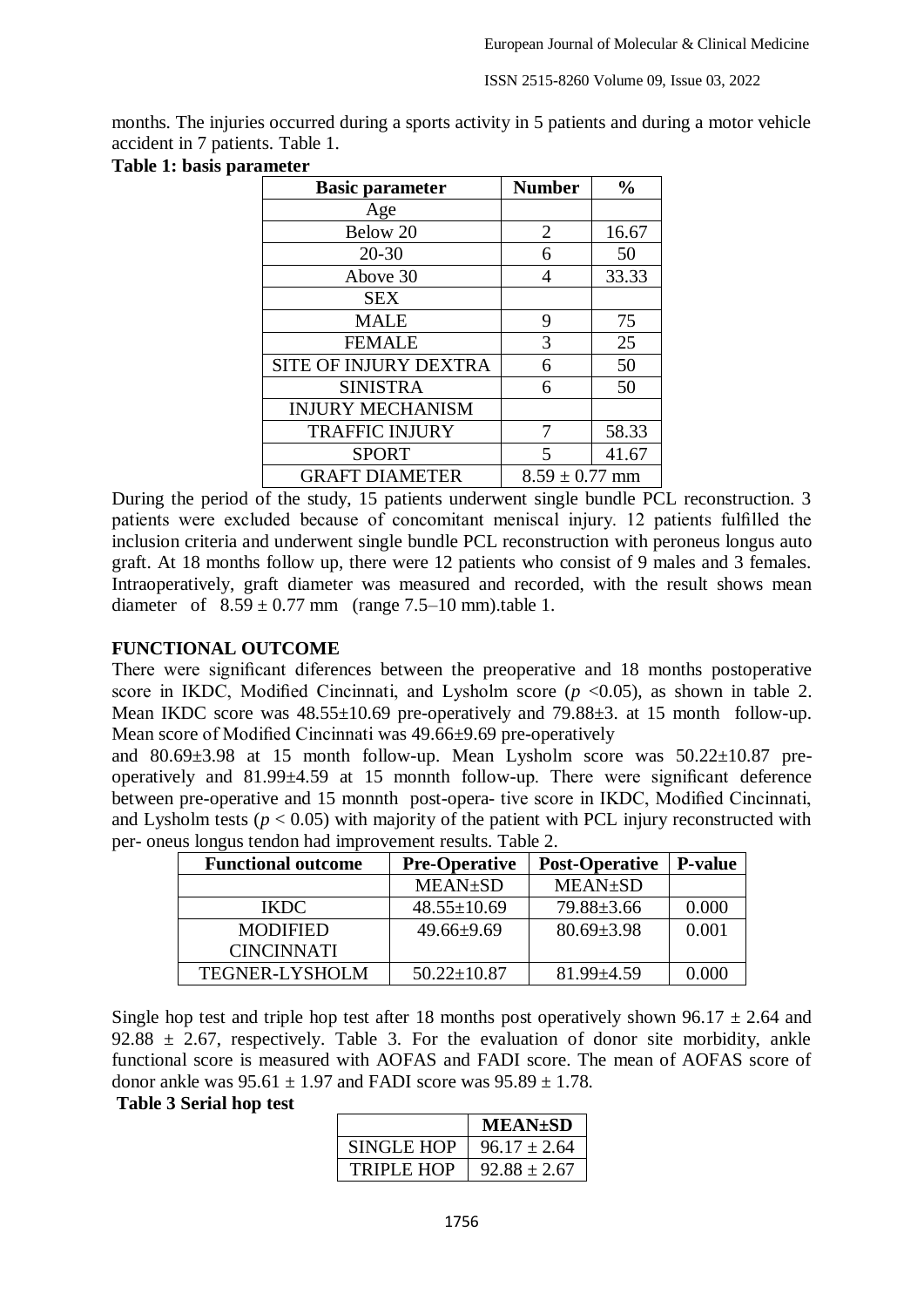## **THIGH CIRCUMFERENCE**

Result of thigh circumference revealed no difference between injury site and contra lateral healthy site ( $p > 0.05$ ). The mean circumference in 10 cm proximal to upper patellar bone was  $43.55\pm5.66$  at injury site and  $44.58\pm3.69$  at contra lateral healthy site. The mean circumference in 20 cm proximal to upper patellar bone was 50.33±3.96 at injury site and 51.78±4.19 at contra lateral healthy site.

#### **Table 4 Thigh circumference**

|                     | <b>Injury Site</b> | Contralateral Site |         |
|---------------------|--------------------|--------------------|---------|
|                     | <b>MEAN</b> ±SD    | <b>MEAN±SD</b>     | P value |
| 10cm Thigh Diameter | $43.55 \pm 5.66$   | $44.58 \pm 3.69$   | 0.41    |
| 20cm Thigh Diameter | $50.33 \pm 3.96$   | $51.78 \pm 4.19$   | 0.62    |

## **DISCUSSION**

Knee function deterioration might occur following nonoperative treatment in high-grade PCL injury. Therefore, PCL reconstruction is needed in high-grade PCL injury. PLT has been used in many orthopaedic surgeries and might be considered an auto graft for PCL reconstruction. PLT auto grafts have comparable tensile strength to HT auto grafts. PCL reconstruction requires longer grafts for reconstruction. Currently, we use HT auto graft, but it results in higher morbidity to the patient, such as deterioration of adductor hip strength, decreased is kinetic knee fexion, and decreased extensor and fexor of knee strength. Due to the disadvantages of the HT, the PLT was used as the auto graft outside of the knee region.<sup>7,8</sup>

Two of the most widely used graft in PCL reconstruction are BPTB auto graft and hamstring tendon auto graft. Compared to other type of graft, BPTB have the advantage of faster return to sport related to its bone-to-bone tunnel healing. The disadvantage of BPTB including presence of tendon proliferation and fat pad fibrosis that can result in infrapatellar contracture syndrome. BPTB harvesting also carries substantial risk of anterior knee pain, kneeling pain, loss of motion, and risk of patellar fracture.<sup>9</sup>

Presence of kneeling pain or anterior knee pain might be more disturbing in certain group of patient than other. This is especially true in group of patient who frequently kneel as part of their daily activity, whether it is related to religious activity or tradition. Corry et al.<sup>10</sup> compared the clinical outcome and donor site morbidity of patient with isolated ACL rupture who underwent ACL reconstruction with ham- string tendon and patellar tendon. From the patellar tendon group, about 55% patient had anterior kneeling pain in the first year that improved to about 31% in the second year, compared to just 6% in the hamstring group both in the first and second year. A meta-analysis in  $2015$  by Xie et al.<sup>9</sup> compared the use of BPTB and hamstring tendon auto graft, this study showed that the risk ratio for anterior kneeling pain was 1.71 in favour of hamstring tendon, while the risk ratio for kneeling pain was 2.05, also in favour of hamstring tendon. While the percentage of kneeling pain is considered low in the hamstring group compared to the BPTB group, it can be catastrophic if it occur in patient who could not tolerate any kneeling pain.

Hamstring tendon auto graft has many advantages compared to BPTB and is gaining popularity in PCL reconstruction. The use of hamstring tendon in PCL re- construction also showed good clinical outcome. Chan et al.<sup>11</sup> evaluated the clinical outcome of PCL reconstruction with hamstring tendon during 3–5 years follow up and found significant improvement in knee function, activity level, IKDC classification, Lysholm scores, and muscle strength. Some disadvantages of hamstring tendon auto graft harvesting including saphenous nerve injury, thigh hypotrophy, and hamstring muscle power reduction. Some study also showed inconsistent graft diameter after hamstring tendon harvesting, with most of times the diameter is too small. The relatively small diameter of hamstring tendon might predispose to increased rerupture rate and revision rate after PCL reconstruction. Recent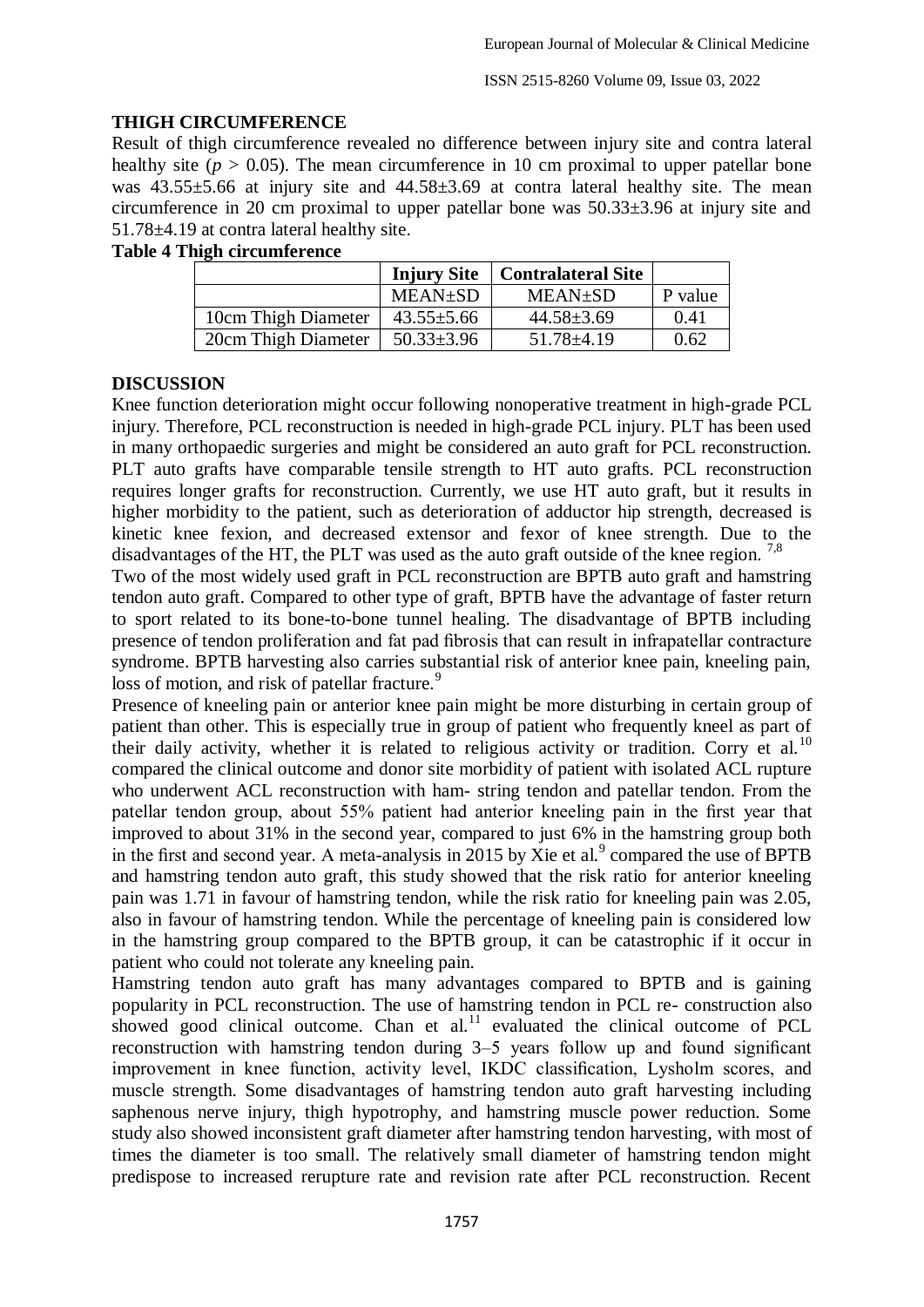biomechanical study showed that hamstring graft with diameter of 6 mm or 7 mm have significant lower load to failure compared to graft with greater diameter, this study also mentioned a possibility that hamstring graft may not be as strong as previously appreciated in older study.<sup>12</sup> These disadvantages drove some author to evaluate the use of other source of auto graft as an alternative to hamstring graft in cruciate ligament re- construction.

Previous biomechanical study that compared the tensile strength of peroneus longus tendon, hamstring tendon, patellar tendon, and quadriceps tendon showed that the tensile strength of peroneus longus was comparable to hamstring tendon, and was significantly stronger than patellar tendon and quadriceps tendon.<sup>13</sup> In this study, we found that the mean of peroneus longus graft diameter was  $8.59 \pm 0.77$  mm. Previous study stated that graft diameter of more than 8 mm had lower failure rate in ACL reconstruction, with the likelihood of revision rate was 0.82 lower with increasing 0.5 mm in range  $7.0-9.0$  graft diameter.<sup>14</sup> The result of this study showed that PCL reconstruction with PLT had significant improvement with good clinical outcome in 18 months follow up based on IKDC, Modified Cincinnati, and Lysholm scores. This result shows that PLT auto graft can be used in single bundle PCL reconstruction with good functional outcome of the patient at 18 months follow up. Test for evaluating knee function using single hop test and triple hop test also show good results, which is greater than 90%.

Angthong et al.<sup>15</sup>stated that there were some possible donor site morbidity with peroneus longus tendon harvesting. The potential donor site morbidity including ankle function deterioration and concern of ankle instability. In this study, ankle function is measured with AOFAS and FADI score. The result shows that the function of donor ankle was excellent even after harvesting of peroneus longus tendon. This finding is probably related to intact peroneous brevis muscle that will maintain ankle eversion function.

### **CONCLUSION**

Single bundle PCL reconstruction with peroneus longus tendon autograft had improvement functional outcome (IKDC, Modified Cincinnati, Lysholm) and shown excellent ankle function and serial hop test result at 18 months evaluation.

#### **REFERENCES**

- 1. Owesen C, Sandven-Thrane S, Lind M, Forssblad M, Granan L-P, Aroen A. Epidemiology of surgically treated posterior cruciate ligament injuries in Scandinavia. Knee Surg Sports Traumatol Arthrosc.2017; 25(8):2384–2391
- 2. Höher J, Schefer S, WeilerA . Graft choice and graft fxation in PCL reconstruction. Knee Surg Sports Traumatol Arthrosc.2003; 11(5):297–306
- 3. Johnson P, Mitchell SM, GörtzS . Graft considerations in posterior cruciate ligament reconstruction. Curr Rev Musculoskelet Med.2018; 11(3):521–527
- 4. Chan Y-S, Yang S-C, Chang C-H, Chen AC-Y, Yuan L-J, Hsu K-Y, Wang C-J . Arthroscopic reconstruction of the posterior cruciate ligament with use of a quadruple hamstring tendon graft with 3- to 5-year follow-up. Arthrosc - J ArthroscRelat Surg. 2006; 22(7):762–770
- 5. Pinczewski LA, Clingeleffer AJ, Otto DD, Bonar SF, Corry IS . Integration of hamstring tendon graft with bone in reconstruction of the anterior cruciate ligament. Arthroscopy.1997; 13(5):641–643
- 6. Vinagre G, Kennedy NI, Chahla J, Cinque ME, Hussain ZB, Olesen ML, LaPradeRF . Hamstring graft preparation techniques for anterior cruciate ligament reconstruction. Arthrosc Tech.2017; 6(6):e2079–e2084
- 7. Hiemstra LA, Gofton WT, KriellaarsDJ . Hip strength following hamstring tendon anterior cruciate ligament reconstruction. Clin J Sport Med.2005; 15(3):180–182